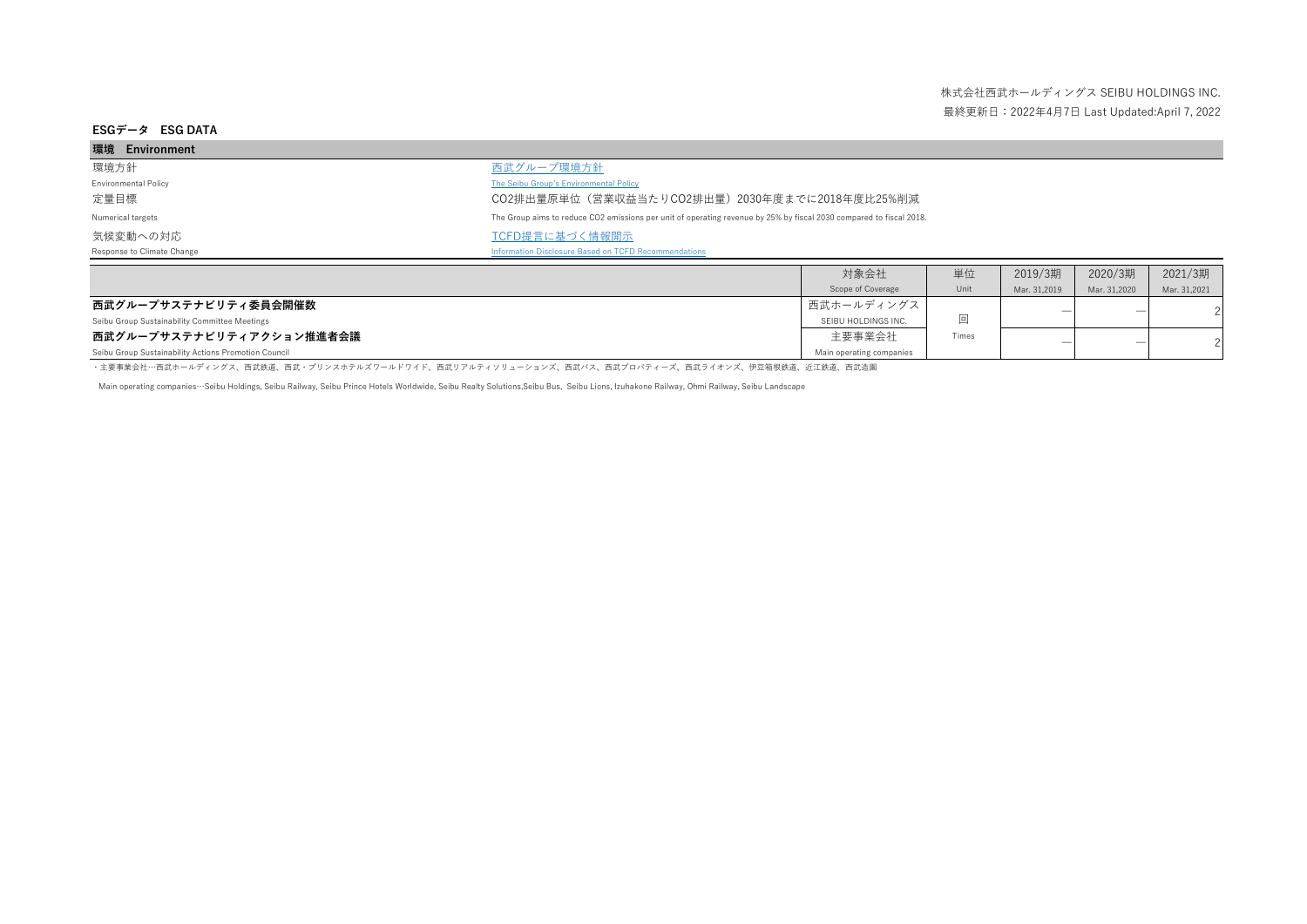### **ESGデータ ESG DATA**

|                                                                                                |                                                                                                | 対象会社              | 単位                             | 2019/3期      | 2020/3期      | 2021/3期      |
|------------------------------------------------------------------------------------------------|------------------------------------------------------------------------------------------------|-------------------|--------------------------------|--------------|--------------|--------------|
|                                                                                                |                                                                                                | Scope of Coverage | Unit                           | Mar. 31,2019 | Mar. 31,2020 | Mar. 31,2021 |
| GHG排出量(エネルギー起源CO2排出量)<br>GHG emissions (CO2 emissions)                                         | Scope1                                                                                         |                   |                                | 225,867      | 216,663      | 159,507      |
|                                                                                                | Scope2                                                                                         |                   | $t$ -CO <sub>2</sub>           | 482,000      | 462,943      | 391,382      |
|                                                                                                | 計<br>Total                                                                                     | グループ              |                                | 699,813      | 667,519      | 539,148      |
|                                                                                                | CO2排出量原単位<br>(CO2排出量/営業収益)<br>GHG emissions intensity<br>(CO <sub>2</sub> / operating revenue) | The Seibu Group   | t-CO2/百万円<br>t-CO2/million yen | 1.23655      | 1.20363      | 1.59956      |
| 売電に伴うCO2削減効果<br>Effect of CO <sub>2</sub> emission reduction associated with electricity sales |                                                                                                |                   | $t$ -CO <sub>2</sub>           | 8,054        | 12,086       | 11,741       |

#### ・基準年度は2019年3月期

Base year: the fiscal year ended Mar,31, 2019

・事業を通じて排出したCO2(スコープ1+スコープ2)から、事業を通じて環境保全に貢献したと想定されるCO2削減効果(売電に伴うCO2削減効果等)を差し引いてCO2排出量計を算出

Calculated based on CO<sub>2</sub> emissions (Scope 1 + Scope 2) after deducting the effects of CO<sub>2</sub> emissions reduction such as electricity sold which the Group believes contributed to environmental conservation

・エネルギー使用に伴うCO2排出量は、エネルギーの使用の合理化に関する法律、地球温暖化対策の推進に関する法律の算定基準・方法に準じて算出

・Calculated in accordance with the Act on the Rational Use of Energy and the Act on Promotion of Global Warming Countermeasures.

#### ・買電に伴うCO2排出量算出は、電力会社別の調整後排出係数を使用

・CO₂ emissions from purchased electricity are calculated based on CO₂ emissions factor adjusted by each electric company

#### ・海外子会社における買電に伴うCO2排出量算出は、排出係数(代替値)を使用

・CO₂ emissions from purchased electricity at overseas units are based on CO₂ emissions factor.

・再生可能エネルギー売電におけるCO2削減量算出は、排出係数(代替値)を使用

・CO₂ emission reduction achieved using renewable energy power is based on CO₂ emission factor.

・2020年度のCO2排出量原単位は基準年度比+40.4%、エネルギー起源CO2排出量は基準年度比▲23.0%

・In the fiscal year ended March 2021, CO2 emissions increased by 40.4% compared to the base year, while energy-related CO2 emissions decreased by 23.0% compared to the base year.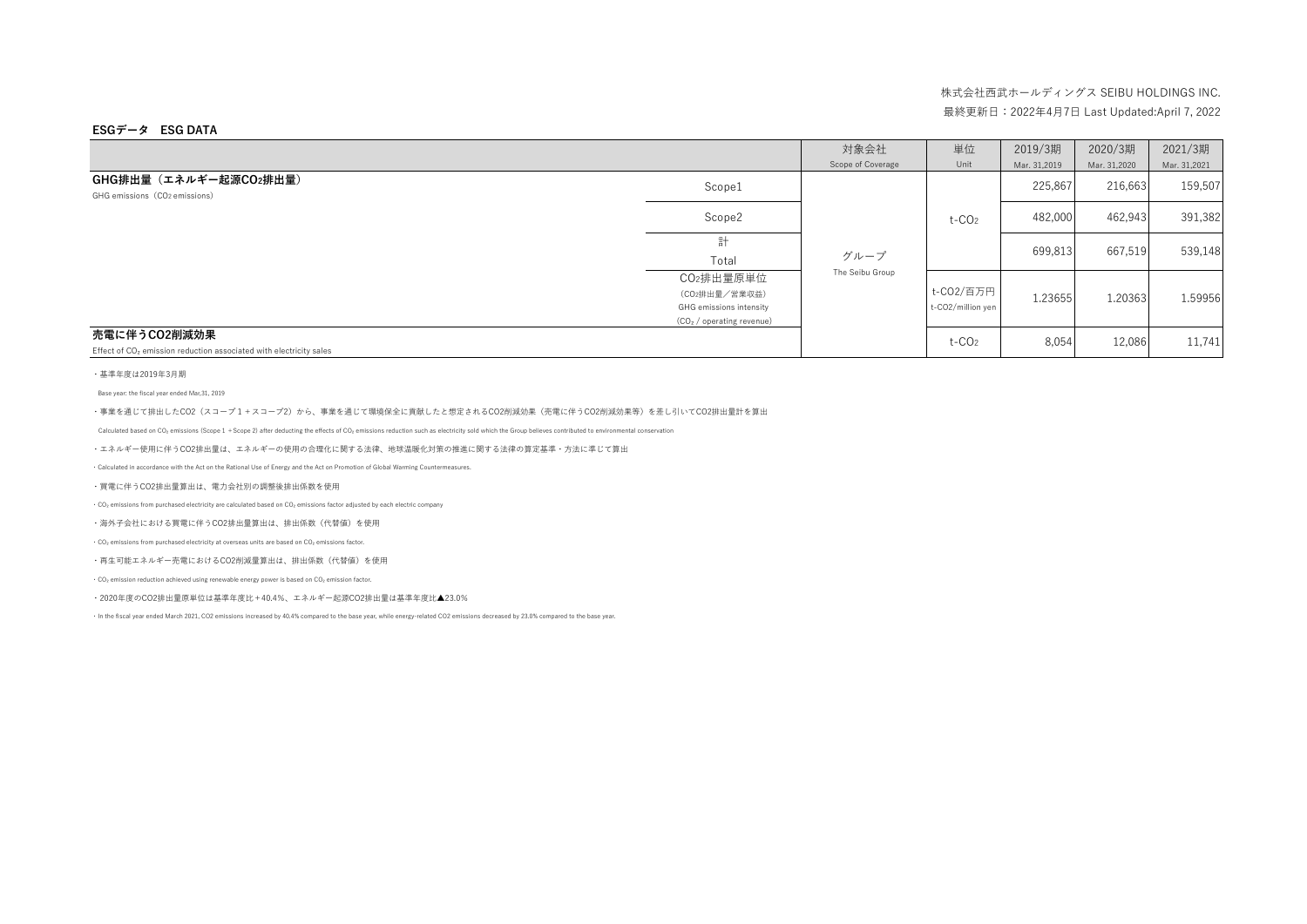#### 対象会社 │ 単位 │ 2019/3期 │ 2020/3期 │ 2021/3期 Scope of Coverage Unit Mar. 31,2019 Mar. 31,2020 Mar. 31,2021 **エネルギー使用量** Energy consumption ガソリン Gasoline 1,493 1,441 1,243 灯油 Kerosene 11,359 11,056 8,100 軽油 Light oil 28,108 27,332 22,004 A重油 Heavy oil A 4,829 4,651 2,870 LPG,LNG t 11,536 10,603 6,682 都市ガス City gas 千㎥ 1,000㎡ 33,105 31,747 23,256 熱供給 Heat GJ 89,586 87,239 61,562 電気計 Electricity 1,016,214 997,609 879,609 うち、買電量 including purchased electricity 1,011,746 993,196 875,852 うち、再生可能エネルギー 自家消費量 including renewable energy power consumed 4,468 4,413 3,757 計 Total  $\pm$ GJ 13,863 13,522 11,377 **再生可能エネルギー売電量** Renewable energy sold 千kWh 1,000kWh 16,107 24,767 24,980 グループ The Seibu Group kl 千kWh 1,000kWh

・「電気計」は買電量+再生可能エネルギー自家消費量

**ESGデータ ESG DATA**

・ Electricity is the sum of the purchased electricity and renewable energy consumed.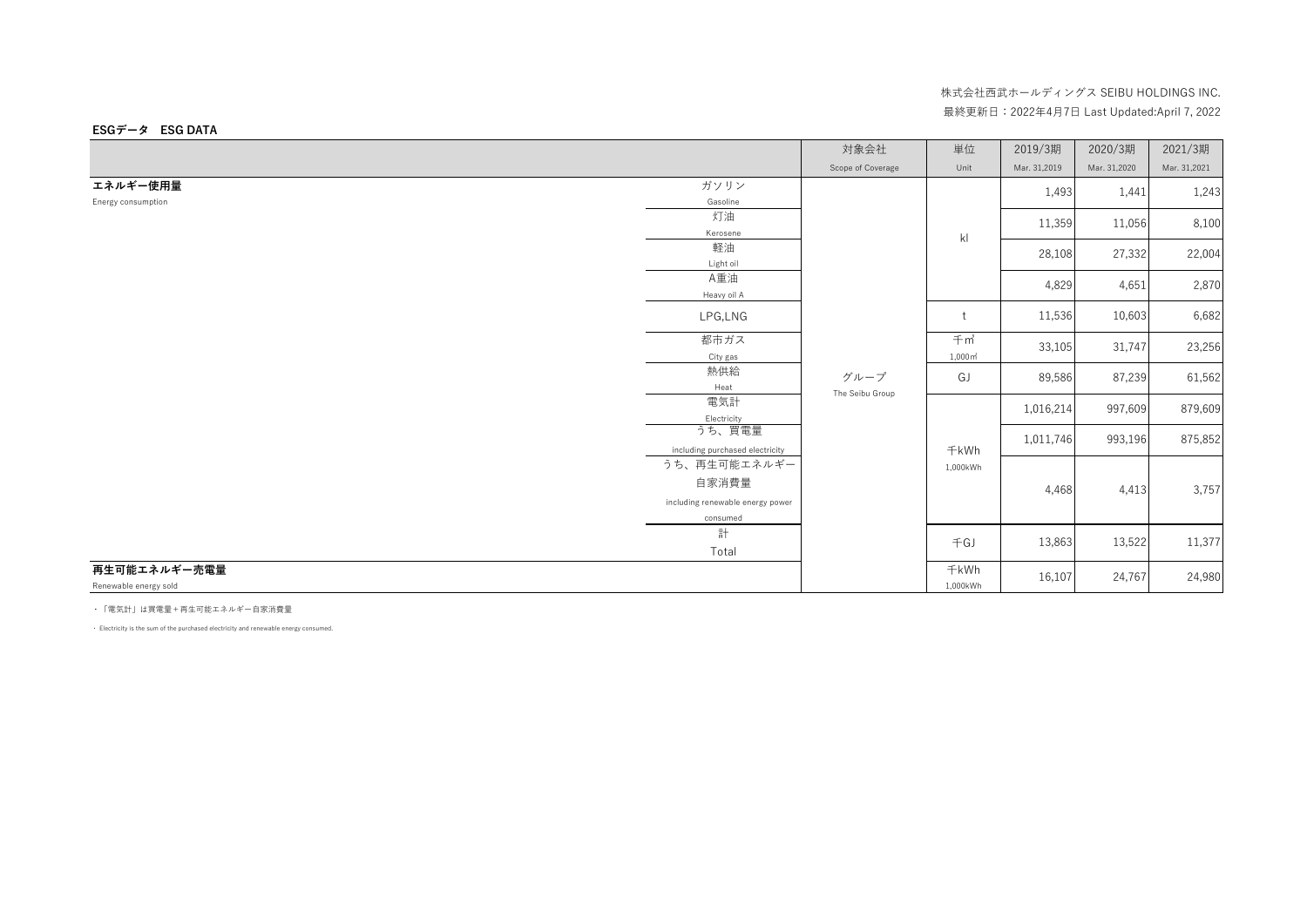### **ESGデータ ESG DATA**

|             |                                      | 対象会社              | 単位                          | 2019/3期      | 2020/3期      | 2021/3期      |
|-------------|--------------------------------------|-------------------|-----------------------------|--------------|--------------|--------------|
|             |                                      | Scope of Coverage | Unit                        | Mar. 31.2019 | Mar. 31,2020 | Mar. 31,2021 |
| 水使用量        | 取水量計                                 |                   |                             | 13,039       | 12,795       | 9,445        |
| Water Usage | Total water withdrawal               |                   |                             |              |              |              |
|             | 排水量計                                 |                   | 千m                          | 8,869        | 8,618        | 6,682        |
|             | Total water discharge                |                   | $1,000 \,\mathrm{m}^2$      |              |              |              |
|             | 再利用水量                                | グループ              |                             | 286          | 315          | 102          |
|             | Amount of reused water               | The Seibu Group   |                             |              |              |              |
|             | 取水量原単位                               |                   |                             |              |              |              |
|             | (取水量/営業収益)                           |                   | m'/百万円                      | 23.03913     | 23.07132     | 28.02059     |
|             | Water withdrawal per unit            |                   | m <sup>2</sup> /million yen |              |              |              |
|             | (water withdrawal/operating revenue) |                   |                             |              |              |              |

・排水量を個別に把握していない事業所等については取水量と同量を排水量として算入

・For group units that do not individually measure the amount of water discharge, the amount of water withdrawal was applied.

|                                                                  | 対象会社                                                                                   | 単位                                      | 2019/3期      | 2020/3期      | 2021/3期      |
|------------------------------------------------------------------|----------------------------------------------------------------------------------------|-----------------------------------------|--------------|--------------|--------------|
|                                                                  | Scope of Coverage                                                                      | Unit                                    | Mar. 31,2019 | Mar. 31,2020 | Mar. 31,2021 |
| コピー用紙購入量<br>資源投入量<br>Copier and office automation paper<br>Waste |                                                                                        | 千枚(A4換算)<br>$1,000$ sheets<br>(A4 size) | 126,043      | 121,294      | 81,673       |
| 容器包装資材プラスチック購入量 <br>Plastic containers and packaging products    | グループ<br>The Seibu Group                                                                |                                         | 66.1         | 60.9         | 10.7         |
| 産業廃棄物排出量<br>Industrial waste                                     |                                                                                        |                                         | 11,134       | 11,461       | 6,681        |
| 食品廃棄物等発生量<br>Food waste                                          | 食品廃棄物等多量発生<br>事業者<br>Group units that generate<br>substantial amount of food<br>waste. |                                         | 5,198        | 4,500        | 1,759        |

・産業廃棄物排出量については産業廃棄物管理票(マニフェスト伝票)に基づいて集計

・The amount of industrial waste is calculated based on an industrial-waste management form so called control manifest.

・食品廃棄物等多量発生事業者には食品廃棄物等の発生量が年間100t以上の食品関連事業者が該当

・This applies to food-related businesses that generate substantial amount of food waste-100 tons or more a year.

\*(2022年1月21日)資源投入量 容器包装資材プラスチック購入量 2021/3期の数値を修正しました。

\*(January 21, 2022) The figure of plastic containers and packaging for FY2021/3 has been revised.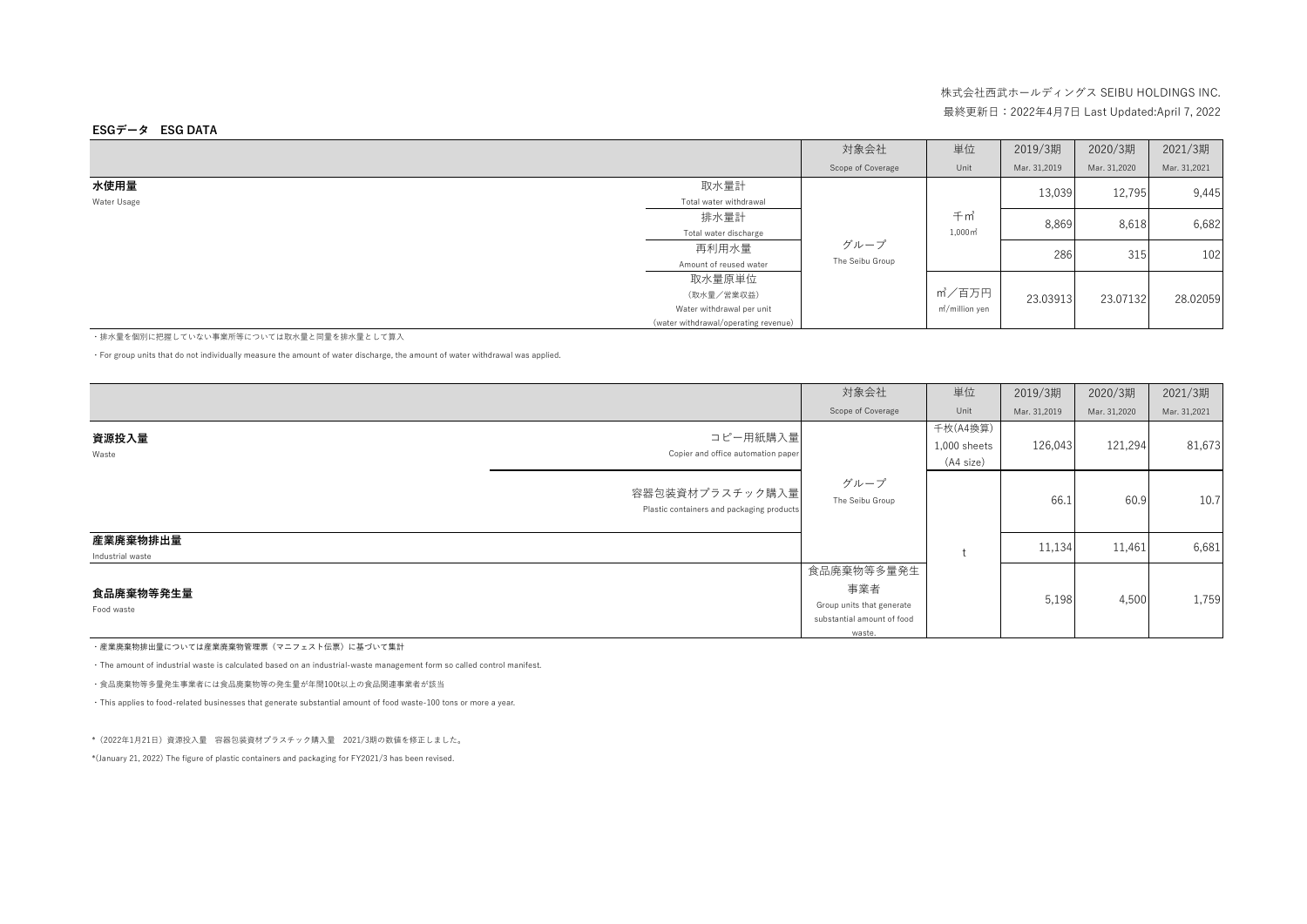|                                                  |                                                          | 対象会社                                                                                     | 単位   | 2019/3期      | 2020/3期      | 2021/3期          |
|--------------------------------------------------|----------------------------------------------------------|------------------------------------------------------------------------------------------|------|--------------|--------------|------------------|
|                                                  |                                                          | Scope of Coverage                                                                        | Unit | Mar. 31,2019 | Mar. 31,2020 | Mar. 31,2021     |
| 化学物質取扱量<br>Chemical substances handled           | PRTR法対象化学物質取扱量<br>PRTR substances used in production     | PRTR制度対象事業者<br>Group units subject to PRTR<br>System.                                    |      | 185.0        | 141.0        | 170.4            |
|                                                  | PRTR法対象化学物質排出量・移動量<br>PRTR substances used in production | PRTR制度対象事業者<br>Group units subject to PRTR<br>System.                                    |      | 2.0          | 1.0          | 1.0              |
| 汚染物質排出量<br>Emissions of air-polluting substances | 窒素酸化物 (NOX) 排出量<br>Nox                                   | 自動車Nox · PM法対象<br>事業者<br>Group units subject to<br>automotive NO <sub>x</sub> and PM Law |      | 137.2        | 134.5        | 97.8             |
|                                                  | ばいじん排出量<br>Dust and soot                                 |                                                                                          |      |              | $\Omega$     | $\mathbf{0}$     |
|                                                  | 硫黄酸化物 (SOX) 排出量<br>Sox                                   | 大気汚染防止法対象事<br>業者<br>Group units subject to Air<br>Pollution Control Act                  | t    |              | $\Omega$     | $\boldsymbol{0}$ |
|                                                  | 揮発性有機化合物 (VOC) 排出量<br>Voc                                |                                                                                          |      |              | $\cap$       | $\boldsymbol{0}$ |
|                                                  | 粒子状物質 (PM) 排出量<br>Dust and soot                          | 自動車Nox · PM法対象<br>事業者<br>Group units subject to<br>automotive NO <sub>x</sub> and PM Law |      | 2.1          | 1.5          | 0.8              |
|                                                  | 化学的酸素要求量 (COD) 排出量<br>COD                                | 水質汚濁防止法対象事<br>業者<br>Group units subject to Water<br>Pollution Control Law.               |      | 3.9          | 4.3          | 3.1              |

### **その他 Other**

・環境データは環境省「環境報告ガイドライン2018年版」を参考に集計、作成しております。

・The data were compiled based on the Ministry of the Environment's Environmental Reporting Guidelines 2018.

・各年度の算定期間は原則4月1日~3月31日としております。(請求を元に入力しているものについては4月分~3月分)

・In principle, the fiscal year starts on April 1 and ends on March 31.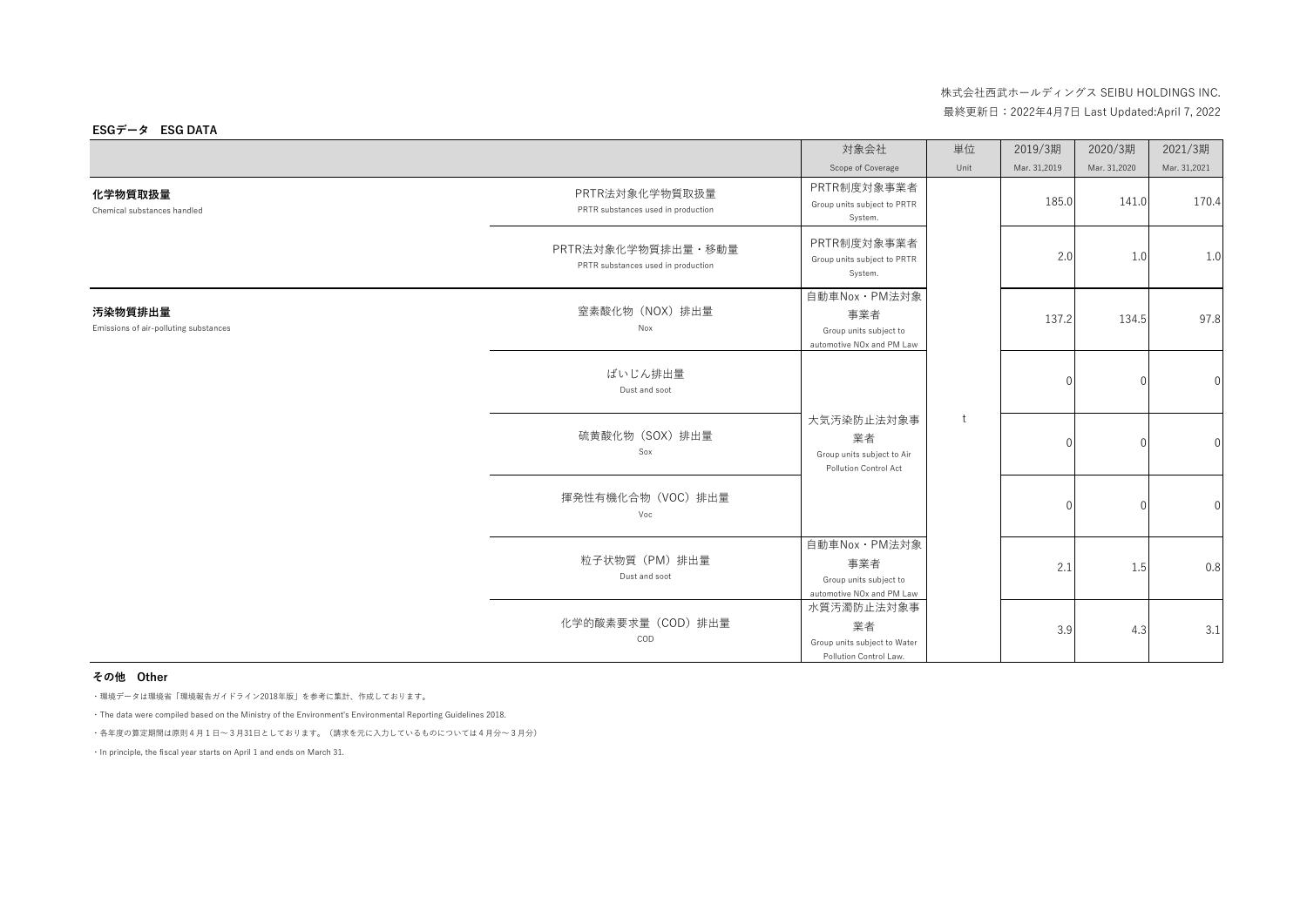| 社会 Society                                      |                                                                             |
|-------------------------------------------------|-----------------------------------------------------------------------------|
| 役員および従業員の行動指針                                   | 西武グループ企業倫理規範                                                                |
| Action Guidelines for Directors and Employees   | Seibu Group Code of Corporate Ethics                                        |
|                                                 | <b>西武グループ行動指針 (※法令·規則の遵守、過度な贈答接待の禁止、差別行為の禁止など)</b>                          |
|                                                 | <b>Seibu Group Principles of Conduct</b>                                    |
| 個人情報保護方針                                        | 個人情報保護方針                                                                    |
| Privacy Policy                                  | <b>Privacy Policy</b>                                                       |
| 西武グループ ダイバーシティ推進 基本方針                           | 西武グループ ダイバーシティ推進 基本方針                                                       |
| Seibu Group Basic Policy on Diversity Promotion | Seibu Group Basic Policy on Diversity Promotion                             |
| 人権に関する方針                                        | 西武グループ人権方針                                                                  |
| Human Rights Policy                             | Seibu Group Human Rights Policy (Proposed)                                  |
| 定量目標*                                           | 管理職(課長相当職)における女性比率 15%                                                      |
| Numerical target                                | Ratio of women in management positions (equivalent to section managers) 15% |
|                                                 | 年次有給休暇取得率 80%                                                               |
|                                                 | Annual leisure acquisition rate 80%                                         |
|                                                 | 男性育児休業取得率 50%                                                               |
|                                                 | Male fertility rate 50%                                                     |

※ 西武ホールディングス、西武鉄道、西武・プリンスホテルズワールドワイド、西武リアルティソリューションズでの2025年までの数値目標

Numerical targets by 2025 at Seibu Holdings, Seibu Railway, Seibu Prince Hotels Worldwide, Seibu Realty Solutions.

|                                                                      |                                                             | 対象会社                     | 単位             | 2019/3期      | 2020/3期      | 2021/3期      |
|----------------------------------------------------------------------|-------------------------------------------------------------|--------------------------|----------------|--------------|--------------|--------------|
|                                                                      |                                                             | Scope of Coverage        | Unit           | Mar. 31,2019 | Mar. 31,2020 | Mar. 31,2021 |
| 業務災害発生による休業<br>Number of occupational accidents                      | 休業あり<br>Number of accidents requiring time-off<br>from work |                          | 件              | 53           | 54           | 32           |
|                                                                      | 休業なし<br>Number of accidents not requiring time-<br>off work | 主要4社<br>Main 4 companies | Number of case | 175          | 143          | 94           |
| 定期健康診断受診率                                                            |                                                             |                          |                | 98.8         | 98.8         | 97.7         |
| Percentage of employees undergoing health checkups                   |                                                             |                          | %              |              |              |              |
| 特定保健指導実施率<br>Implementation rate of specific health guidance program |                                                             |                          |                | 19.8         | 24.8         | 37.3         |

・主要4社…西武ホールディングス、西武鉄道、西武・プリンスホテルズワールドワイド、西武リアルティソリューションズ

・Main 4 companies…Seibu Holdings, Seibu Railway, Seibu Prince Hotels Worldwide, Seibu Realty Solutions

[各社データはこちらをご覧ください。](https://www.seibuholdings.co.jp/diversity/Data/index.html)

[Please click here for data from each company.](https://www.seibuholdings.co.jp/diversity/Data/index.html)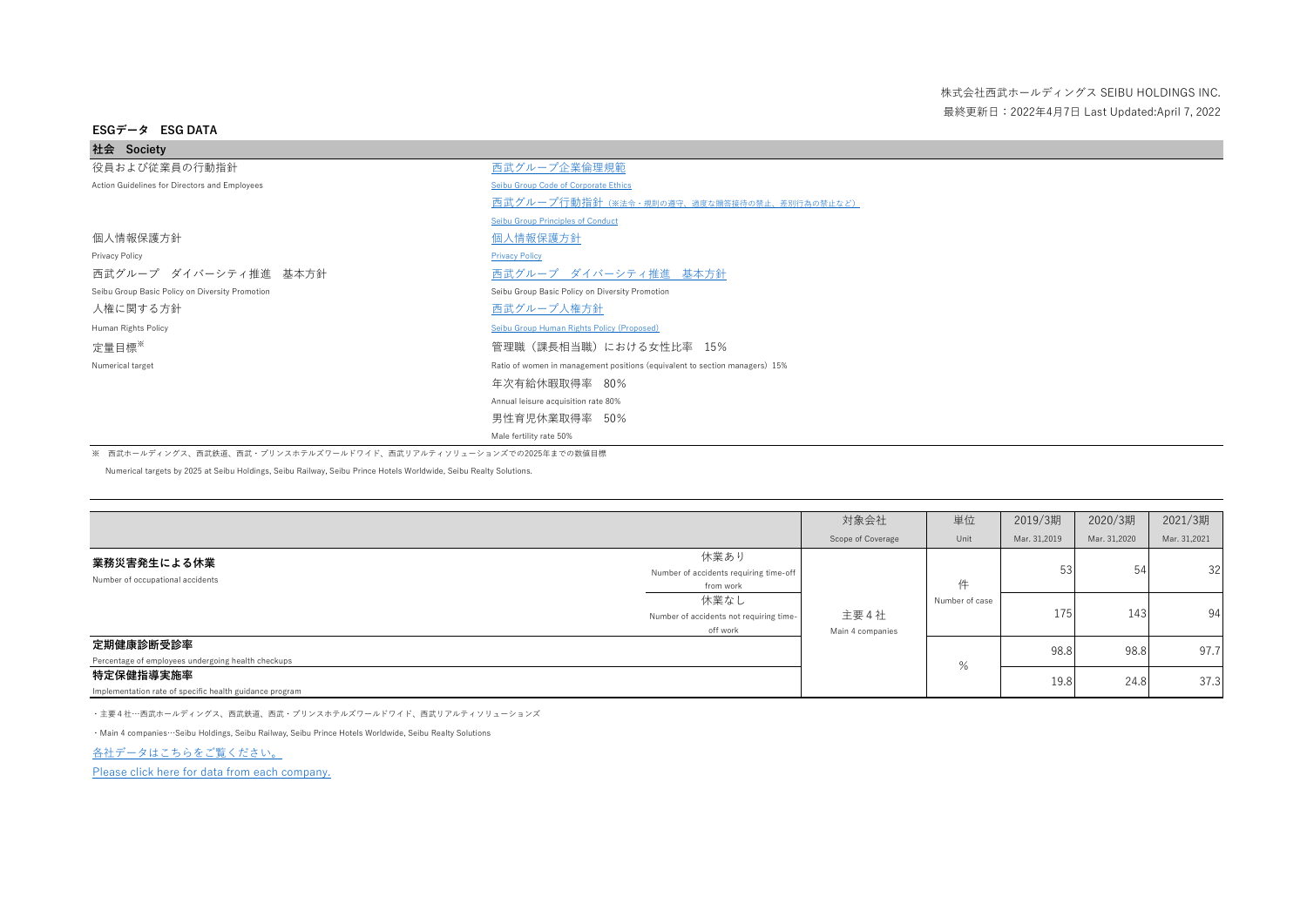|          | 対象会社                | 単位          | 2019/3期      | 2020/3期      | 2021/3期      |
|----------|---------------------|-------------|--------------|--------------|--------------|
|          | Scope of Coverage   | Unit        | Mar. 31,2019 | Mar. 31,2020 | Mar. 31,2021 |
| 寄付額合計    | 西武ホールディングス          | 百万円         | 171          | 80           | 24           |
| Donation | SEIBU HOLDINGS INC. | million yen |              |              |              |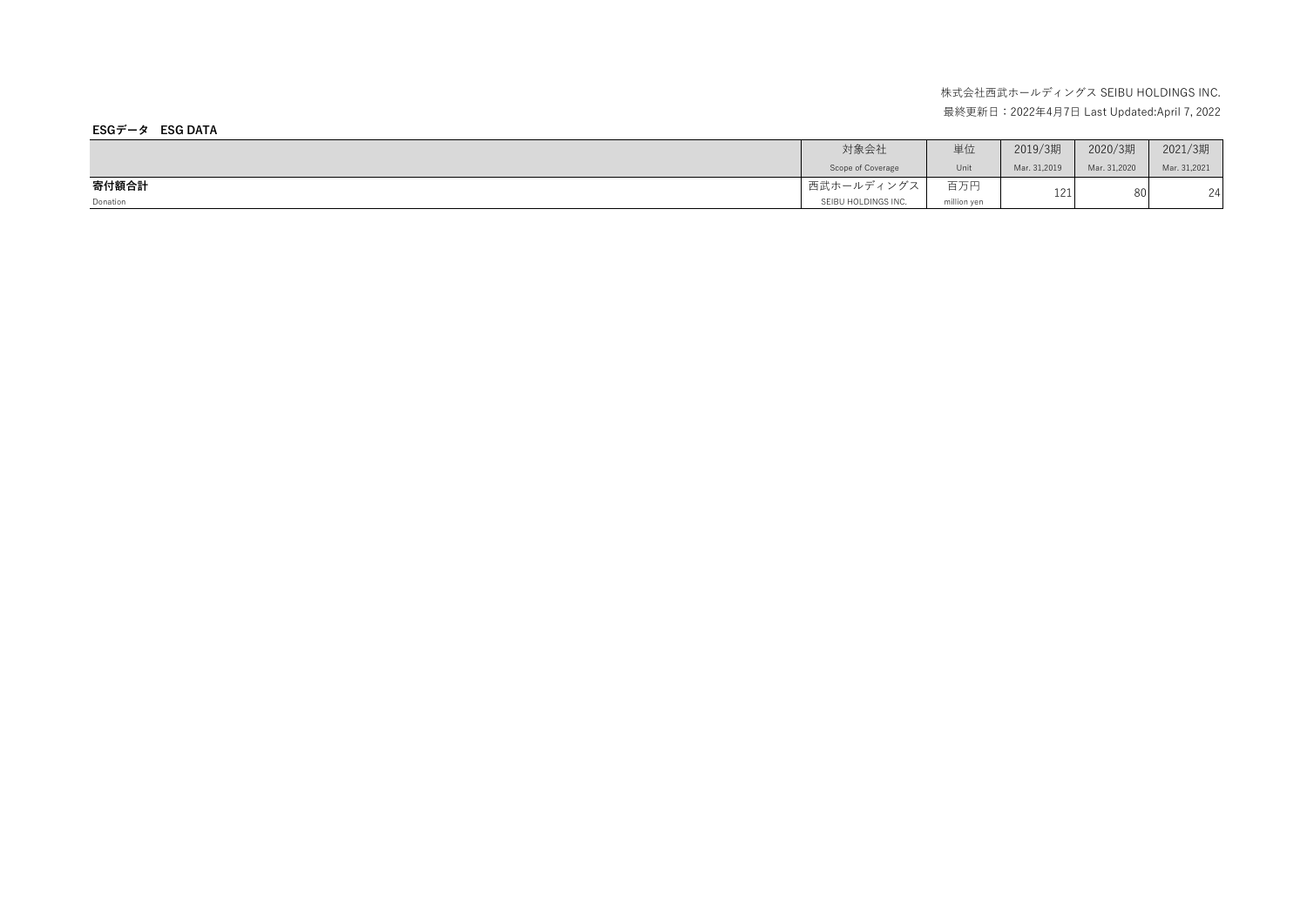| ガバナンス Governance                                      |                                                       |
|-------------------------------------------------------|-------------------------------------------------------|
| 企業倫理に関する方針                                            | 西武グループ企業倫理規範                                          |
| Policy on Corporate Ethics                            | Seibu Group Code of Corporate Ethics                  |
|                                                       | 西武グループ行動指針 (※法令・規則の遵守、過度な贈答接待の禁止、差別行為の禁止など)           |
|                                                       | Seibu Group Principles of Conduct                     |
| 内部統制システムに関する基本方針                                      | 西武ホールディングス内部統制基本方針                                    |
| Systems to ensure that business is conducted properly | The Seibu Holdings' Basic Policy on Internal Controls |
| 人権に関する方針                                              | 西武グループ人権方針                                            |
| Human Rights Policy                                   | Seibu Group Human Rights Policy (Proposed)            |

|                                        |                               |        | 対象会社                | 単位      | 2020/3期      | 2021/3期      | 2022/3期       |
|----------------------------------------|-------------------------------|--------|---------------------|---------|--------------|--------------|---------------|
|                                        |                               |        | Scope of Coverage   | Unit    | Mar. 31,2020 | Mar. 31,2021 | Mar. 31,2022  |
| 取締役数                                   | 社内                            | 男性     |                     |         |              |              |               |
| Number of Directors                    | Number of internal directors  | Male   |                     |         |              |              |               |
|                                        |                               | 女性     |                     |         |              |              |               |
|                                        |                               | Female |                     |         |              |              |               |
|                                        |                               | 計      |                     |         | 8            |              |               |
|                                        |                               | Total  |                     |         |              |              |               |
|                                        | 独立社外                          | 男性     | 西武ホールディングス          | 人       |              |              |               |
|                                        | Number of independent outside | Male   | SEIBU HOLDINGS INC. | Persons |              |              |               |
|                                        | directors                     |        |                     |         |              |              |               |
|                                        |                               | 女性     |                     |         |              |              | $\mathcal{P}$ |
|                                        |                               | Female |                     |         |              |              |               |
|                                        |                               | 計      |                     |         |              |              |               |
|                                        |                               | Total  |                     |         |              |              |               |
|                                        |                               | 総計     |                     |         | 12           | 12           | 11            |
|                                        |                               | Total  |                     |         |              |              |               |
| 独立社外取締役比率                              |                               |        | 西武ホールディングス          | %       | 33.3         | 33.3         | 36.4          |
| Ratio of independent outside directors |                               |        | SEIBU HOLDINGS INC. |         |              |              |               |
| 女性取締役比率                                |                               |        | 西武ホールディングス          | %       | 8.3          | 8.3          | 18.2          |
| Ratio of female directors              |                               |        | SEIBU HOLDINGS INC. |         |              |              |               |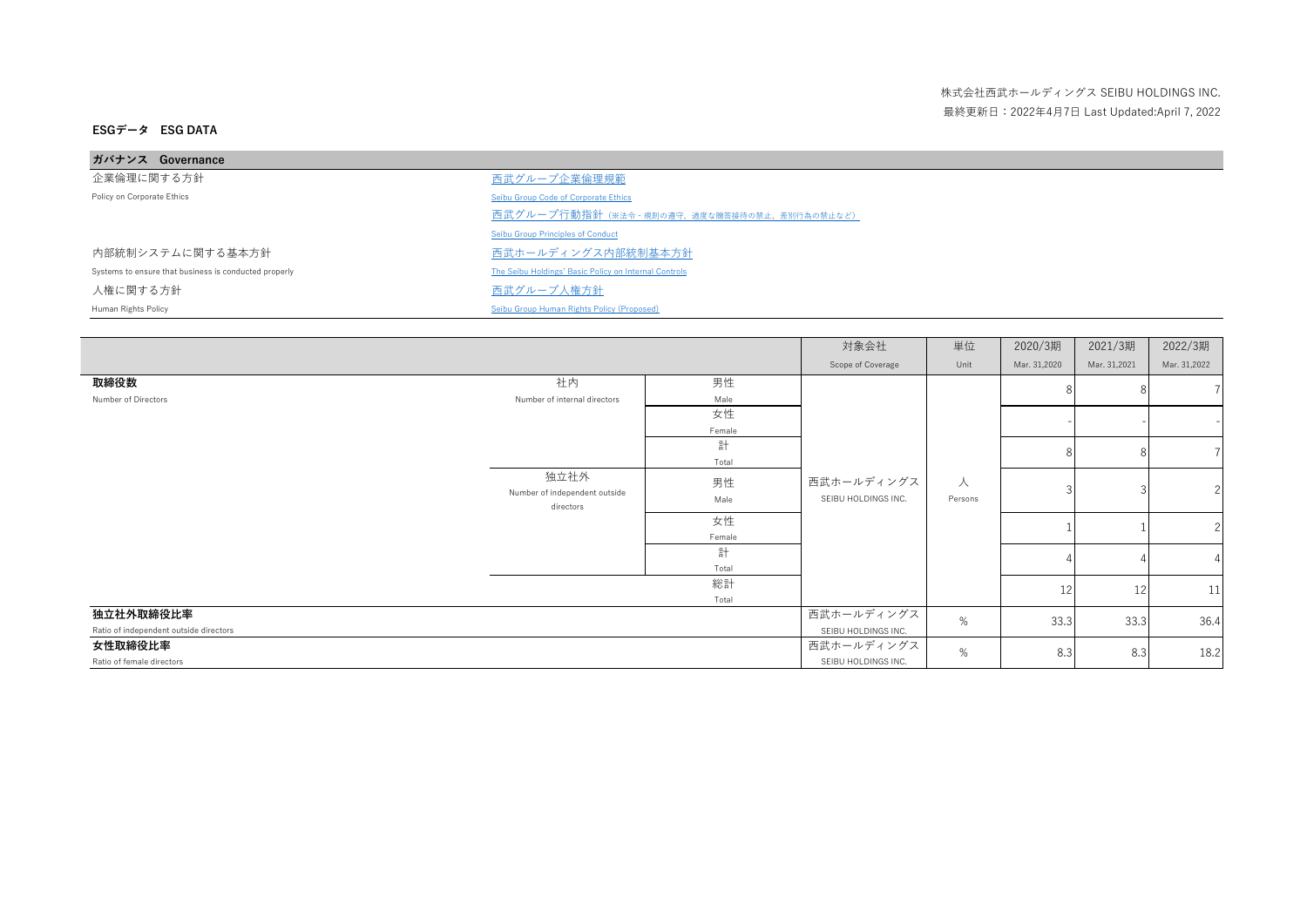|                                                                     |                                                                          |              | 対象会社                              | 単位           | 2020/3期        | 2021/3期      | 2022/3期        |
|---------------------------------------------------------------------|--------------------------------------------------------------------------|--------------|-----------------------------------|--------------|----------------|--------------|----------------|
|                                                                     |                                                                          |              | Scope of Coverage                 | Unit         | Mar. 31,2020   | Mar. 31,2021 | Mar. 31,2022   |
| 監査役数<br>Number of Audit & Supervisory Board Members                 | 社内<br>Number of Internal Audit & Supervisory<br><b>Board Members</b>     | 男性<br>Male   |                                   |              | 2              |              | 1              |
|                                                                     |                                                                          | 女性<br>Female |                                   |              |                |              |                |
|                                                                     |                                                                          | 計<br>Total   |                                   |              | $\overline{2}$ |              | 1              |
|                                                                     | 独立社外<br>Number of Independent<br>Audit & Supervisory Board Members       | 男性<br>Male   | 西武ホールディングス<br>SEIBU HOLDINGS INC. | 人<br>Persons | $\overline{2}$ |              | $\overline{2}$ |
|                                                                     |                                                                          | 女性<br>Female |                                   |              |                |              |                |
|                                                                     |                                                                          | 計<br>Total   |                                   |              | $\overline{c}$ |              | 2              |
|                                                                     |                                                                          | 総計<br>Total  |                                   |              |                |              | 3              |
| 独立社外監査役比率<br>Ratio of Independent Audit & Supervisory Board Members |                                                                          |              | 西武ホールディングス<br>SEIBU HOLDINGS INC. | $\%$         | 50.0           | 50.0         | 66.7           |
| 女性監査役比率<br>Ratio of female Audit & Supervisory Board Members        |                                                                          |              | 西武ホールディングス<br>SEIBU HOLDINGS INC. | $\%$         |                |              |                |
| 指名諮問委員会委員数<br>Number of Nomination Advisory Committee members       | 社内<br>Number of Internal Nomination Advisory<br><b>Committee Members</b> | 男性<br>Male   |                                   |              | 2              |              | $\overline{c}$ |
|                                                                     |                                                                          | 女性<br>Female |                                   |              |                |              |                |
|                                                                     |                                                                          | 計<br>Total   |                                   |              | $\overline{c}$ |              | $\overline{2}$ |
|                                                                     | 独立社外<br>Number of Independent Nomination<br>Advisory Committee Members   | 男性<br>Male   | 西武ホールディングス<br>SEIBU HOLDINGS INC. | 人<br>Persons | 3              |              | 2              |
|                                                                     |                                                                          | 女性<br>Female |                                   |              |                |              | 2              |
|                                                                     |                                                                          | 計<br>Total   |                                   |              | 4              |              | $\overline{4}$ |
|                                                                     |                                                                          | 総計<br>Total  |                                   |              | 6              | 6            | 6              |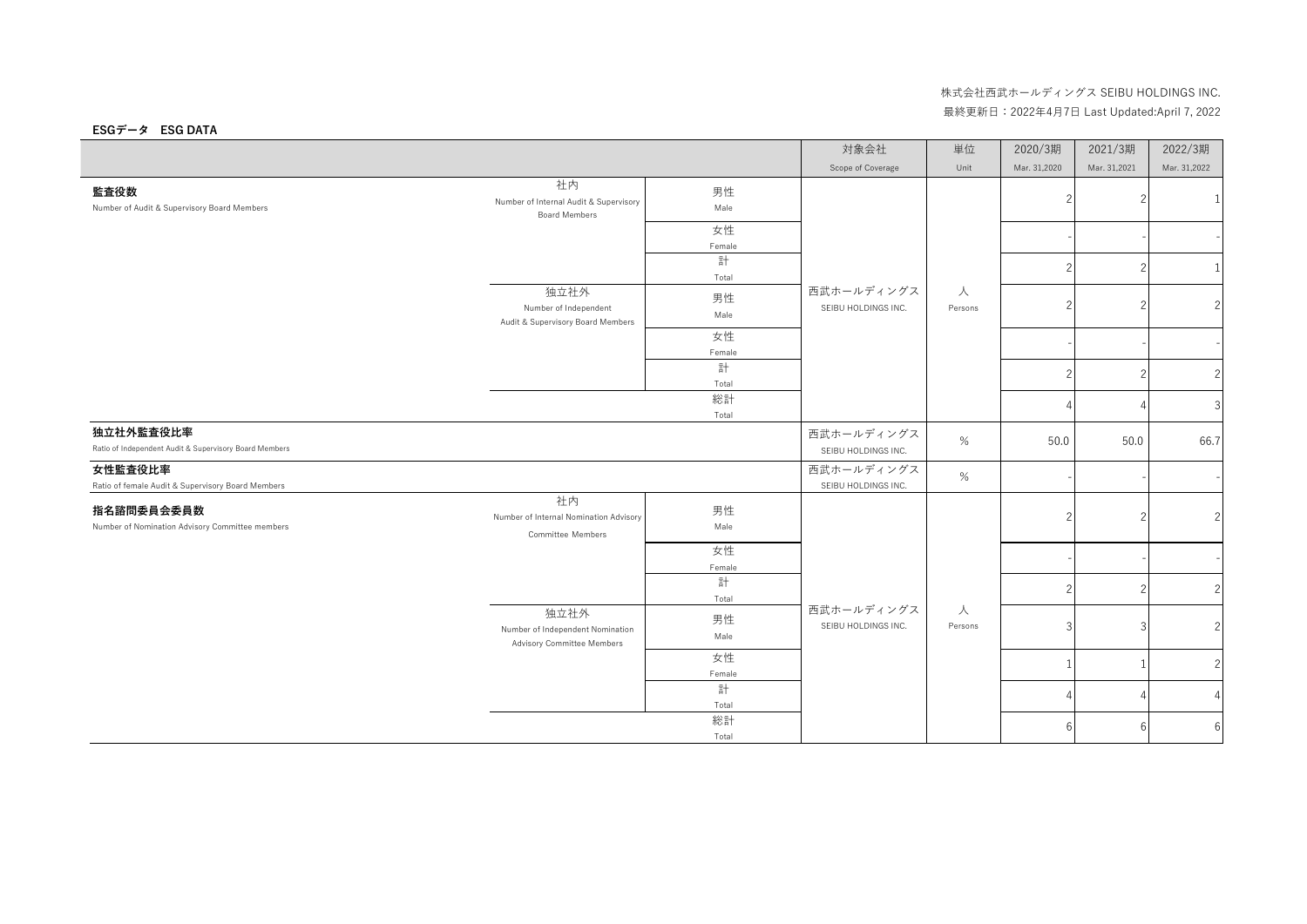### **ESGデータ ESG DATA**

|                                                                 |                                                                          |              | 対象会社                              | 単位           | 2020/3期      | 2021/3期      | 2022/3期        |
|-----------------------------------------------------------------|--------------------------------------------------------------------------|--------------|-----------------------------------|--------------|--------------|--------------|----------------|
|                                                                 |                                                                          |              | Scope of Coverage                 | Unit         | Mar. 31,2020 | Mar. 31,2021 | Mar. 31,2022   |
| 報酬諮問委員会委員数<br>Number of Remuneration Advisory Committee members | 社内<br>Number of Internal Remuneration<br>Advisory Committee Members      | 男性<br>Male   |                                   |              |              |              | 2              |
|                                                                 |                                                                          | 女性<br>Female |                                   |              |              |              |                |
|                                                                 |                                                                          | 計<br>Total   |                                   |              |              |              | $\overline{c}$ |
|                                                                 | 独立社外<br>Number of Independent Remuneration<br>Advisory Committee Members | 男性<br>Male   | 西武ホールディングス<br>SEIBU HOLDINGS INC. | 人<br>Persons |              |              | 2              |
|                                                                 |                                                                          | 女性<br>Female |                                   |              |              |              | $\overline{c}$ |
|                                                                 |                                                                          | 計<br>Total   |                                   |              |              |              |                |
|                                                                 |                                                                          | 総計<br>Total  |                                   |              |              |              | 6              |
| 執行役員数<br>Number of Executive Officers                           |                                                                          | 男性<br>Male   |                                   |              |              |              | 8              |
|                                                                 |                                                                          | 女性<br>Female | 西武ホールディングス<br>SEIBU HOLDINGS INC. | 人<br>Persons |              |              |                |
|                                                                 |                                                                          | 計<br>Total   |                                   |              | 9            |              | 8              |
| 女性執行役員比率                                                        |                                                                          |              | 西武ホールディングス                        | %            |              |              |                |
| Ratio of Women Executive Officers                               |                                                                          |              | SEIBU HOLDINGS INC.               |              |              |              |                |

※役員の人数及び比率は、各期中に行われた定時株主総会後の人数及び比率を記載

The number and ratio of directors are the number and ratio after the ordinary general meeting of shareholders held during each fiscal year.

※2020/3期から2022/3期について記載

Information for the fiscal years ending March 2020 through March 2022.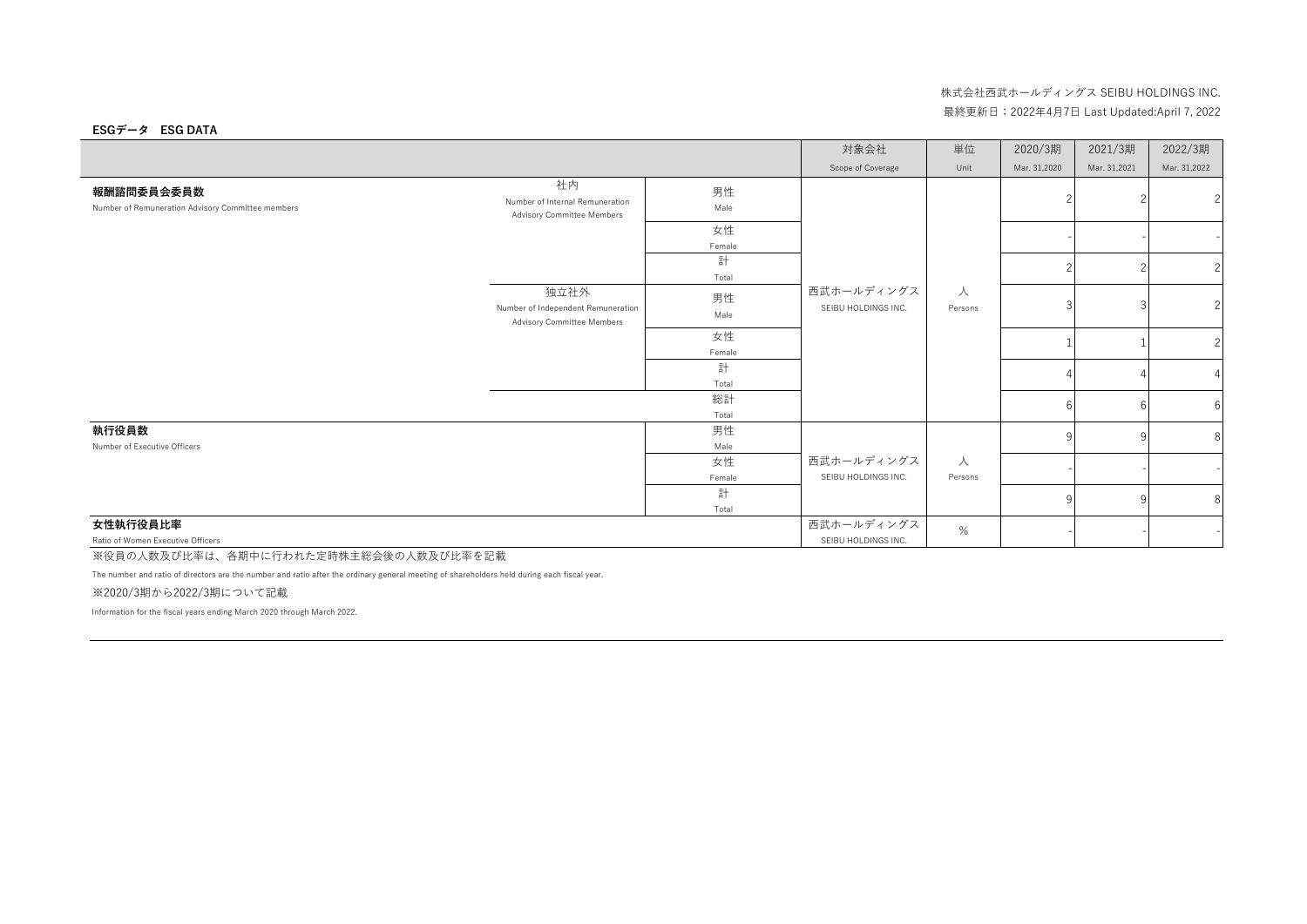|                                                           |                                                        | 対象会社                | 単位    | 2019/3期      | 2020/3期      | 2021/3期      |
|-----------------------------------------------------------|--------------------------------------------------------|---------------------|-------|--------------|--------------|--------------|
|                                                           |                                                        | Scope of Coverage   | Unit  | Mar. 31,2019 | Mar. 31,2020 | Mar. 31,2021 |
| 取締役会                                                      | 開催回数                                                   |                     | 回     | 17           | 19           | 19           |
| <b>Board Meetings</b>                                     | Number of Board Meetings                               |                     | Times |              |              |              |
|                                                           | 出席率                                                    |                     |       | 98.2         | 99.0         | 98.4         |
|                                                           | <b>Board Meeting Attendance</b>                        |                     |       |              |              |              |
|                                                           | 独立取締役出席率                                               |                     | %     |              |              |              |
|                                                           | Attendance of Independent Directors at                 |                     |       | 93.8         | 98.7         | 94.7         |
|                                                           | <b>Board Meetings</b>                                  |                     |       |              |              |              |
| 監査役会                                                      | 開催回数                                                   |                     | 回     | 15           | 14           | 15           |
| <b>Audit Committee Meetings</b>                           | Number of Audit Committee Meetings                     |                     | Times |              |              |              |
|                                                           | 出席率                                                    |                     | %     | 100          | 100          | 100          |
|                                                           | Audit Committee Meeting Attendance                     |                     |       |              |              |              |
|                                                           | 独立社外監査役出席率                                             |                     |       |              |              |              |
|                                                           | Attendance of Independent Auditors at                  |                     |       | 100          | 100          | 100          |
|                                                           | <b>Board Meetings</b>                                  |                     |       |              |              |              |
| 指名諮問委員会                                                   | 開催回数                                                   | 西武ホールディングス          | 回     |              |              |              |
| Nomination Advisory Committee Meetings                    | Number of Nomination Advisory Committee Meetings       | SEIBU HOLDINGS INC. | Times |              |              |              |
|                                                           |                                                        |                     |       |              |              |              |
|                                                           | 出席率                                                    |                     | $\%$  | 100          |              |              |
|                                                           | Attendance of Nomination Advisory Committee Meetings   |                     |       |              | 100          | 100          |
| 報酬諮問委員会                                                   | 開催回数                                                   |                     | 回     |              |              |              |
| Remuneration Advisory Committee Meetings                  | Number of Remuneration Advisory Committee Meetings     |                     | Times | 3            |              |              |
|                                                           |                                                        |                     |       |              |              |              |
|                                                           | 出席率                                                    |                     | $\%$  | 100          | 100          | 96.7         |
|                                                           | Attendance of Remuneration Advisory Committee Meetings |                     |       |              |              |              |
| 西武グループ企業倫理委員会開催数                                          |                                                        |                     |       | 5            |              | 5            |
| Number of Seibu Group Corporate Ethics Committee Meetings |                                                        |                     |       |              |              |              |
| コーポレート・ガバナンス会議開催回数                                        |                                                        |                     | 回     |              |              | $\mathbf{1}$ |
| Number of Corporate governance Council Meetings           |                                                        |                     | Times |              |              |              |
| 経営会議開催回数                                                  |                                                        |                     |       | 20           | 22           | 21           |
| Number of Management Council Meetings                     |                                                        |                     |       |              |              |              |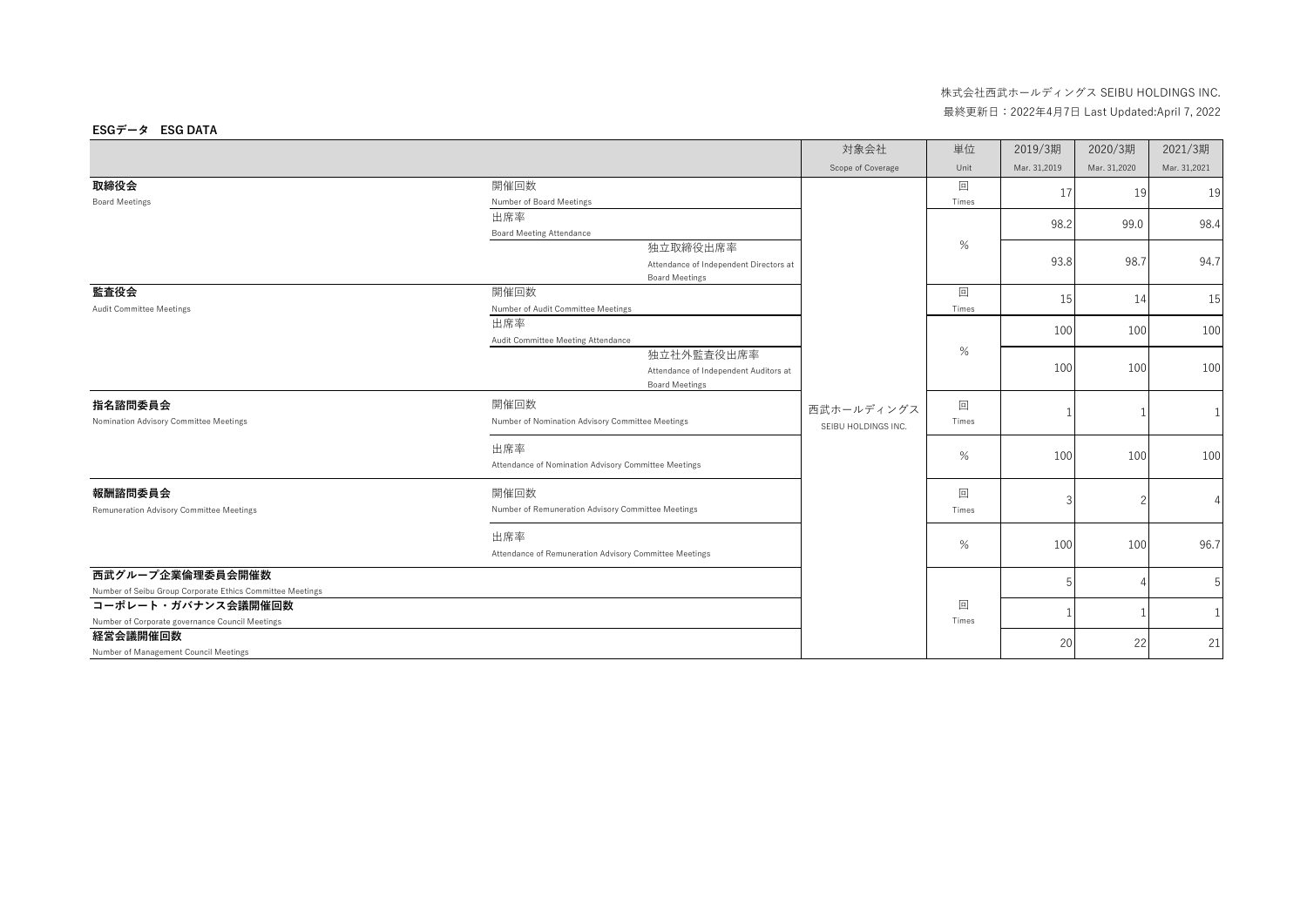|                                                                                          |                           |                     | 対象会社                              | 単位              | 2019/3期 <sup>※4</sup> | 2020/3期 <sup>※5</sup> | 2021/3期 <sup>※6</sup> |
|------------------------------------------------------------------------------------------|---------------------------|---------------------|-----------------------------------|-----------------|-----------------------|-----------------------|-----------------------|
|                                                                                          |                           |                     | Scope of Coverage                 | Unit            | Mar. 31,2019          | Mar. 31,2020          | Mar. 31,2021          |
| 取締役報酬 (社外取締役を除く)<br>Remuneration for Directors (Excluding independent outside directors) | 基本報酬 <sup>※1</sup>        |                     |                                   |                 | 241                   | 241                   | 193                   |
|                                                                                          | Basic remuneration        |                     |                                   |                 |                       |                       |                       |
|                                                                                          | 株式報酬 <sup>※2</sup>        | 年次インセンティブ           |                                   |                 |                       |                       |                       |
|                                                                                          | Share compensation plan   | Annual              |                                   |                 |                       |                       |                       |
|                                                                                          |                           | 長期インセンティブ           | 西武ホールディングス                        | 百万円             |                       | 57                    | 77                    |
|                                                                                          |                           | Long-term           | SEIBU HOLDINGS INC.               | millions of yen |                       |                       |                       |
|                                                                                          | ストックオプション                 |                     |                                   |                 | 67                    |                       |                       |
|                                                                                          | Stock options             |                     |                                   |                 |                       |                       |                       |
|                                                                                          | 報酬等の総額                    |                     |                                   |                 | 308                   | 298                   | 270                   |
|                                                                                          | Total remuneration, etc.  |                     |                                   |                 |                       |                       |                       |
| 監査役報酬 (社外監査役を除く)                                                                         | 基本報酬 <sup>※3</sup>        |                     | 西武ホールディングス<br>SEIBU HOLDINGS INC. |                 |                       |                       |                       |
| Remuneration for Audit & Supervisory Board Members (Excluding Independent Audit &        | <b>Basic remuneration</b> |                     |                                   |                 | 29                    | 29                    | 29                    |
| Supervisory Board Members)                                                               | 株式報酬 <sup>※2</sup>        | 年次インセンティブ           |                                   |                 |                       |                       |                       |
|                                                                                          |                           |                     |                                   |                 |                       |                       |                       |
|                                                                                          | Share compensation plan   | Annual<br>長期インセンティブ |                                   | 百万円             |                       |                       |                       |
|                                                                                          |                           |                     |                                   | millions of yen |                       |                       |                       |
|                                                                                          | ストックオプション                 | Long-term           |                                   |                 |                       |                       |                       |
|                                                                                          | Stock options             |                     |                                   |                 |                       |                       |                       |
|                                                                                          | 報酬等の総額                    |                     |                                   |                 |                       |                       |                       |
|                                                                                          | Total remuneration, etc.  |                     |                                   |                 | 29                    | 29                    | 29                    |
| 社外役員報酬                                                                                   | 基本報酬                      |                     |                                   |                 |                       |                       |                       |
| Remuneration for Independent Outside Directors                                           | <b>Basic remuneration</b> |                     |                                   |                 | 82                    | 87                    | 90                    |
|                                                                                          | 株式報酬 <sup>※2</sup>        | 年次インセンティブ           |                                   |                 |                       |                       |                       |
|                                                                                          | Share compensation plan   | Annual              |                                   |                 |                       |                       |                       |
|                                                                                          |                           | 長期インセンティブ           | 西武ホールディングス                        | 百万円             |                       |                       |                       |
|                                                                                          |                           | Long-term           | SEIBU HOLDINGS INC.               | millions of yen |                       |                       |                       |
|                                                                                          | ストックオプション                 |                     |                                   |                 |                       |                       |                       |
|                                                                                          | Stock options             |                     |                                   |                 |                       |                       |                       |
|                                                                                          | 報酬等の総額                    |                     |                                   |                 | 82                    | 87                    | 90                    |
|                                                                                          | Total remuneration, etc.  |                     |                                   |                 |                       |                       |                       |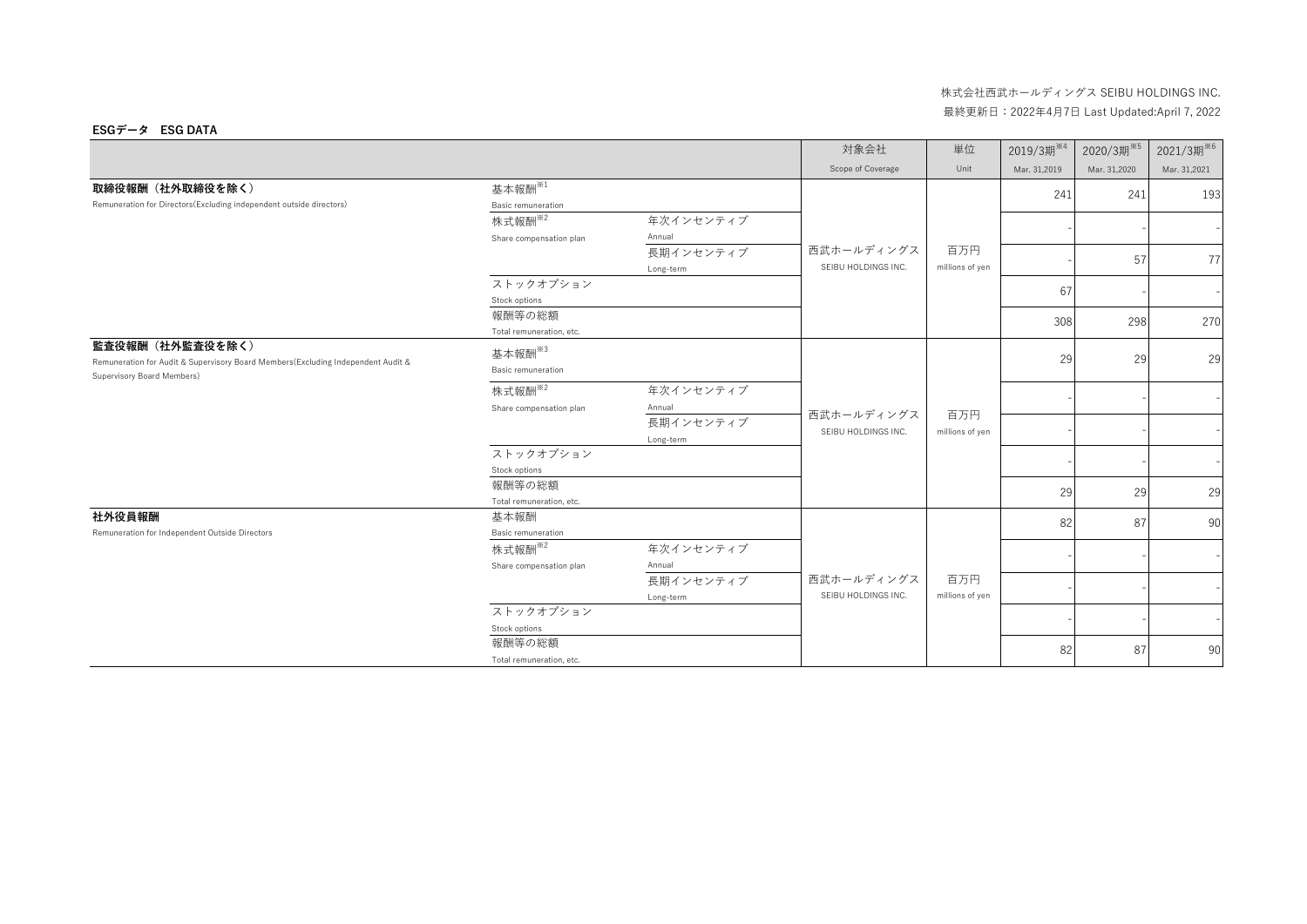※1 株主総会の決議による取締役の基本報酬の限度額は、年額660百万円(うち社外取締役分120百万円、使用人兼務取締役の使用人給与分を除く)です。

The annual upper limit of directors' basic remuneration as determined by a resolution of the General Meeting of Shareholders is ¥660 million (including ¥120 million for outside directors, excluding salaries paid to employe

※2 株式報酬については、2020年3月期より「株式給付信託(BBT)」を導入しており、信託へ拠出する上限額は、それぞれ3事業年度ごとに年次インセンティブ分として300百万円、長期インセンティブ分として450百万円です。 株式報酬(年次インセンティブと長期インセンティブ)の額は、各取締役への付与ポイントに基づき各事業年度に計上した株式取得費用の引当金の額です。

To handle share allocations the Board Benefit Trust (BRT) has been established. The unner limit of the amount transferred to the trust for every three fiscal years is ¥300 million for the annual incentive and ¥450 million The amount of share compensation (annual incentive and long-term incentive) corresponds to the share acquisition costs recorded in the relevant fiscal year and is based on the number of points awarded to each director.

※3 監査役の基本報酬の限度額は、年額100百万円です。

The annual upper limit of the basic remuneration for Audit & Supervisory Board members is ¥100 million.

※4 2019/3期について、子会社の取締役を兼任している取締役のうち8名(2018年6月21日をもって退任した取締役を含みます。)は、当社取締役在任中に各子会社から役員報酬等を受けており、それらの合計は、199百万円です。 また、監査役のうち1名は、子会社の常勤監査役を兼任しており、この監査役が子会社から受けている役員報酬等は、21百万円です。

As for FY2018, during their term as directors of the Company, the eight directors who served concurrently as directors of a subsidiary (including the one who retired on June 21, 2018) received corporate officer remuneratio The total amount of that was ¥199 million.

Additionally, one Audit & Supervisory Board member who serves concurrently as a fulltime Audit & Supervisory Board member of a subsidiary has received corporate officer remuneration and other benefits from the subsidiary i

※5 2020/3期について、子会社の取締役を兼任している取締役のうち3名は、当社取締役在任中に各子会社から役員報酬等を受けており、それらの合計は、167百万円です。

また、監査役のうち1名は、子会社の常勤監査役を兼任しており、この監査役が子会社から受けている役員報酬等は、21百万円です。

なお、年次インセンティブは業績連動報酬であり、2020/3月期は給付条件を満たさなかったため、引当金を計上しておりません。

As for FY2019, during their term of office as directors of the Company, the three directors who served concurrently as directors of a subsidiary received corporate officer remuneration and other benefits from the subsidiar

Additionally, one Audit & Supervisory Board member who serves concurrently as a fulltime Audit & Supervisory Board member of a subsidiary has received corporate officer remuneration and other benefits from the subsidiary i

As the annual incentive is linked to business performance and the award conditions were not met in the FY2019, no provision was recorded.

※6 2021/3期について、子会社の取締役を兼任している取締役のうち4名は、当社取締役在任中に各子会社から役員報酬等を受けており、それらの合計は、124百万円です。

また、監査役のうち1名は、子会社の常勤監査役を兼任しており、この監査役が子会社から受けている役員報酬等は、21百万円です。

新型コロナウイルス感染拡大の影響により、取締役(社外取締役を除く)の基本報酬の減額を行っています。

なお、年次インセンティブは業績連動報酬であり、新型コロナウイルス感染拡大の影響から2021年3月期はポイント付与対象期間としないことを当社取締役会にて決定したため、引当金を計上していません。

新型コロナウイルス感染拡大の影響により、2021年3月期決算において多額の最終赤字を計上し、2022年3月期も引き続き厳しい経営環境となる想定です。

中期経営計画の達成に向けた強い姿勢に揺るぎはないものの、2022年3月期は株式報酬(年次インセンティブ制度)のポイント付与対象期間としないことを取締役会にて決議しています。

As for FY2020, during their term of office as directors of the Company, the three directors who served concurrently as directors of a subsidiary received corporate officer remuneration and other benefits from the subsidiar

Additionally, one Audit & Supervisory Board member who serves concurrently as a fulltime Audit & Supervisory Board member of a subsidiary has received corporate officer remuneration and other benefits from the subsidiary i

Due to the impact of the COVID-19 pandemic, the basic remuneration of directors (excluding outside directors) was reduced.

The annual incentive is a form of parformance-linked remuneration. The Board of Directors has decided that, due to the impact of COVID-19, no performance points will be awarded for the year ended March 31,2021,so no corres

Due to the impact of COVID-19, a large deficit was recorded in the accounts for the year ended March 31, 2021.

The difficult operating conditions are expected to continue into the year ending March 31, 2022.

Although there is no weakening of our firm commitment to meet the goals of the Medium-Term Management Plan, the Board of Directors has resolved that no points will be awarded under the stock-based remuneration(annual incen